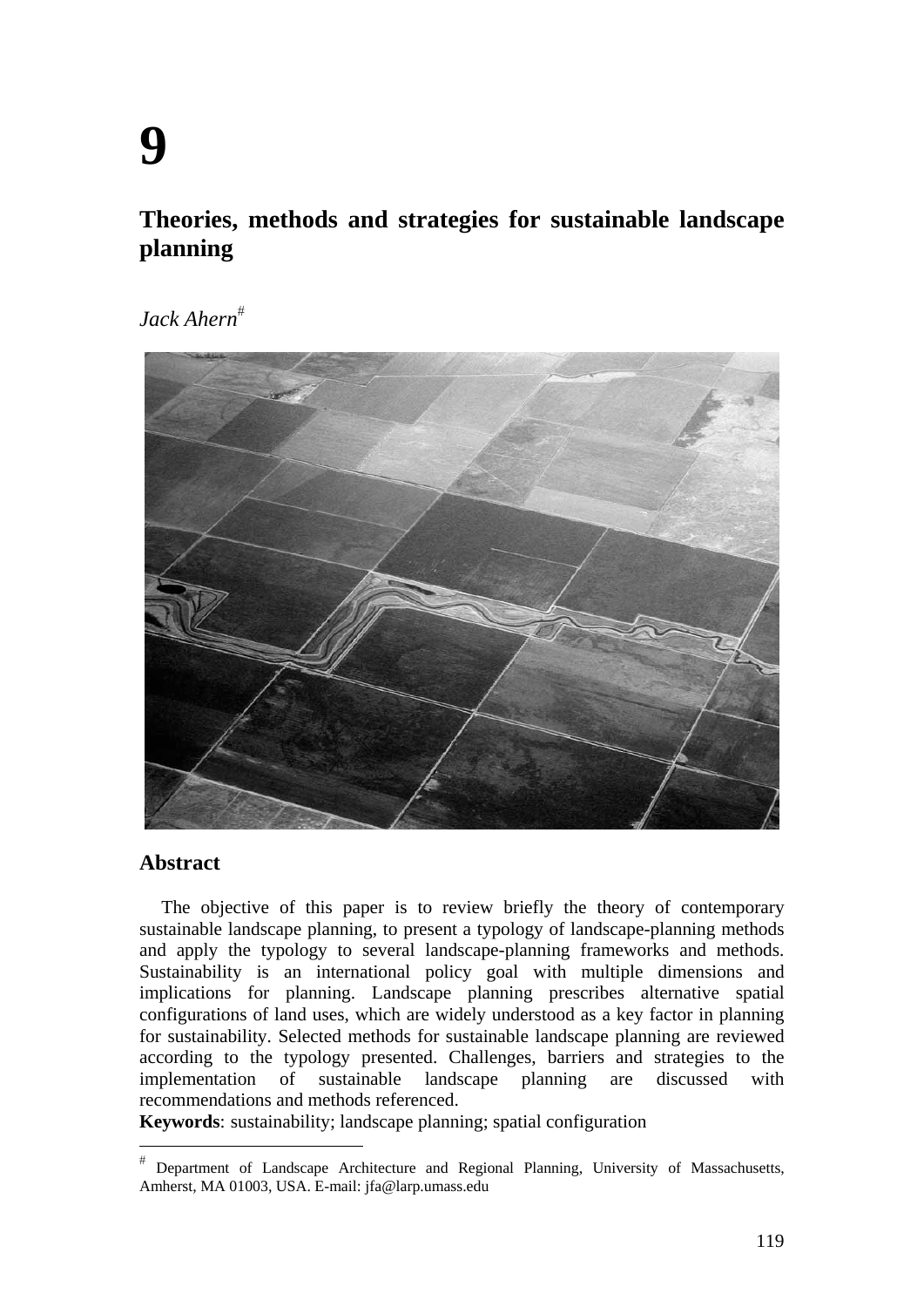# **Introduction**

This chapter discusses theory, methods and challenges to sustainable landscape planning. Four principle sectors of planning have been recognized historically: physical/spatial, policy, social and economic (Fabos 1985; Burchell and Sternlieb 1978). Sustainable planning, as defined here is closely related with physical planning, which aims to optimize the distribution and allocation of land, often in a space-limited context (Van Lier 1998; Botequilha Leitão 2001). Sustainable planning aspires to link knowledge about sustainability with actions to achieve it. Sustainable planning thus 'implements' or 'operationalizes' the principles of sustainability in planning theory and practice.

Landscape-ecological planning is a specialization within landscape planning that focuses on spatial planning, the organization of uses and relationships of land uses to achieve explicit goals (e.g. habitat improvement, sustainability). While the landscapeecological planning approach is characterized by a focus on the linkage of ecological patterns and processes, it also includes the actions and values of humans, and social and economic dimensions (Hersperger 1994). Finally, landscape-ecological planning adopts the landscape as the principle spatial unit of research and planning recommendations. Promoting sustainability has become an overarching principle of land-use planning (Forman 1995). This chapter will focus on sustainable landscape planning, as understood through theory, classified according to a proposed typology which is applied to several existing landscape-planning frameworks/models.

# **A typology for classifying sustainable landscape-planning methods**

For operational planning practice, it is useful to organize the number of approaches, frameworks and methods currently available for sustainable landscape planning under a typology. This is not intended as a comprehensive analysis or review of the subject, but rather as framework useful for understanding the similarities and differences between selected existing landscape planning methods. The following typology is offered as a basis for this organization. The typology includes five subcategories: (i) theoretical orientation: substantive or procedural; (ii) resource or goal orientations; (iii) interdisciplinary / transdisciplinary; (iv) strategic orientation and (v) spatial concepts.

## **Theoretical orientation**

Ndubisi argues there are two fundamental types of theory in landscape planning: substantive and procedural (1997). Substantive theories are descriptive and prescriptive and originate from basic research in the natural and social sciences and the humanities. Substantive theories support a better understanding of the landscape as an interface of natural and cultural processes and articulate the ideology, purpose and principles of sustainable landscape planning. The value of the information derived from substantive theories is a function of how the information is organized, presented and understood by planners. Island biogeography and metapopulation theory are examples of substantive theories that are increasingly applied in landscape-ecological planning. These theories are particularly relevant when planning is focused on biodiversity conservation or restoration. The application of these theories has led to criticism by ecologists who argue, for example, that conservation corridors are not a panacea to solve the biodiversity crisis, and that corridors may cause unintended negative effects on biodiversity for example by enabling the spread of diseases or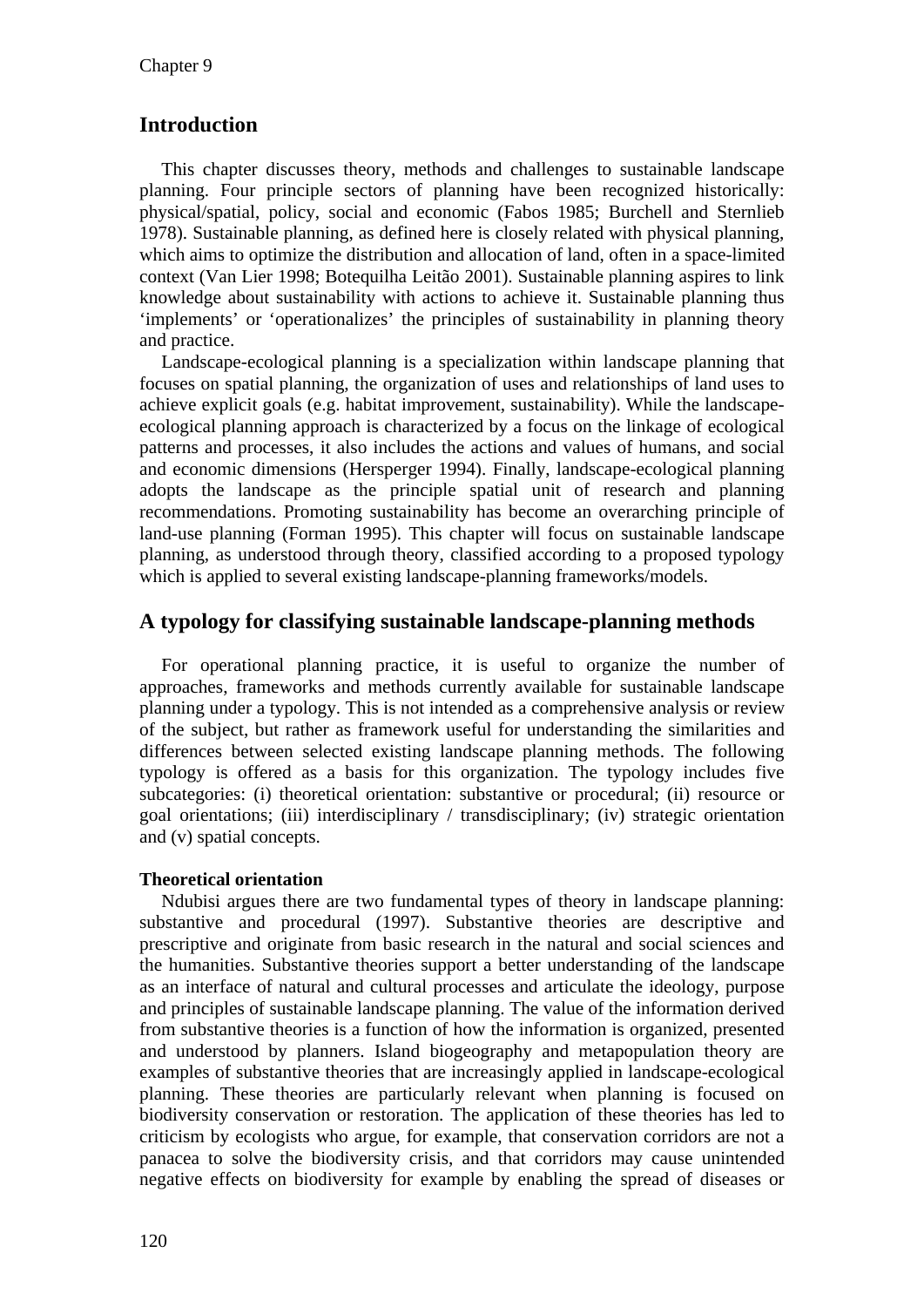invasive species (Simberloff and Cox 1987). Other examples of substantive theories that have influenced landscape planning include prospect and refuge, central place and transactive and participative theory (Appleton 1975; Friedmann 1973).

Procedural theories offer recommendations for putting substantive theory into practice. They focus on methodological issues, such as suitability analysis, optimal land-use allocation, and applied landscape-ecological planning. Planners draw on substantive theories for information and guidelines but use procedural theories as a framework to organize information in a form that readily permits the more direct application of information in addressing landscape-planning problems (Ndubisi 1997). An informed planner, therefore, will be aware of the substantive theories that guide and inform the operational methods that are applied in planning.

#### **Resource or goal orientation**

Planning methods can also be understood and classified according to their resource or goal orientation. The abiotic–biotic–cultural (ABC) model is useful to describe the specific goals addressed in planning and the level of integration between these goals (Ahern 1995). In this model, abiotic goals include water resources, soil and air quality. Biotic goals focus on biodiversity in general, including individual species and habitat protection and ecological restoration. Cultural goals are human-based and include: transportation, land use, recreation, historic preservation and economic goals. Figure 1 presents an array of planning types graphically organized within a triangle that represents the ABC model. In this diagram a number of planning sectors or themes are located according to their emphasis and level of integration within the ABC resources. The figure shows that an evolution is occurring towards a more integrated planning perspective as represented by the central circle.



Figure 1. The abiotic, biotic and cultural resource-planning continuum (courtesy of A.B. Leitao)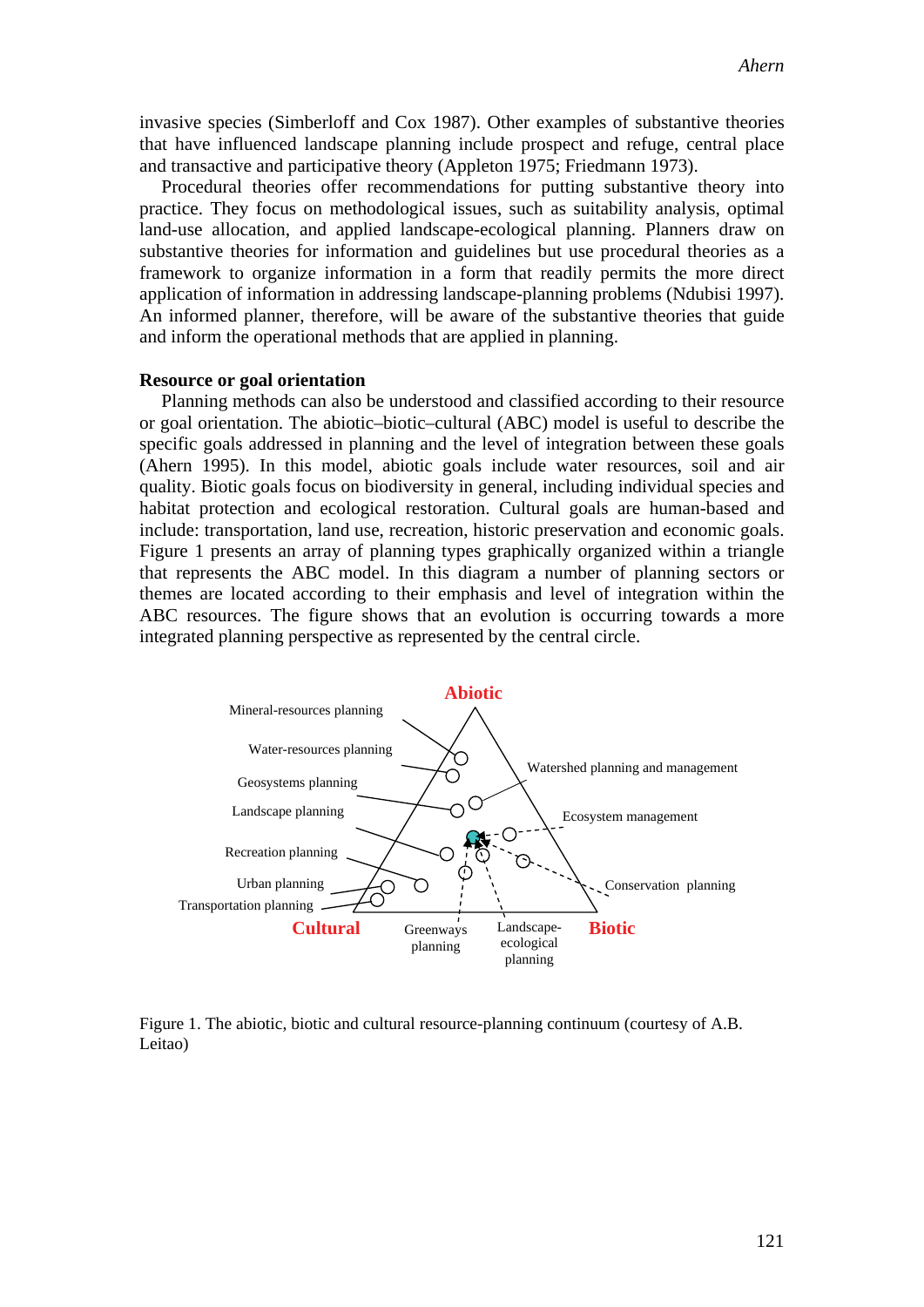## **Interdisciplinarity and transdisciplinarity**

The trend towards interdisciplinarity and transdisciplinarity is central to sustainable planning and provides another useful tool to understand and classify planning methods. As discussed above, planning is arguably evolving towards an integrated or balanced approach wherein multiple abiotic, biotic and cultural goals are simultaneously pursued. Historically, this integration has involved knowledge and participation from multiple disciplines, initially under a multidisciplinary approach in which disciplines operated with minimal interaction and collaboration. Under the interdisciplinary approach, researchers and professionals from multiple disciplines collaborated, shared information and achieved a higher level of synthesis and integration. Contemporary researchers argue that transdisciplinarity represents a yet higher level of integration in which professionals, non-academic and academic participants participate in a process in which knowledge is shared across disciplines and all participants are engaged in decision making (Tress, Tress and Fry 2005). Under the transdisciplinary model, planning may become more integrated with research, enabling the multidimensional challenge of sustainability to be understood more rigorously with many disciplines involved, and the public (i.e. stakeholders, elected officials) are similarly involved in planning and decision making. The level of transdisciplinarity has become a key indicator of rigorous sustainability planning.

## **Strategic orientation**

Planning methods can also be classified and understood according to their strategic orientation: protective, defensive, offensive or opportunistic (Ahern 1995). These strategies, in essence, define the planning context with respect to the macro-drivers of change in a given landscape and the strategic nature of the planners' response. Defining these strategies also helps to place the planning activity within a broader context, which is particularly important when planning methods are transferred or adopted for use in different locations, contexts or for different applications.

When the existing landscape supports sustainable processes and patterns, a protective strategy may be employed. Essentially, this strategy defines an eventual or optimal landscape pattern that is proactively protected from change while the landscape around it may be allowed to change. Benton MacKaye's (1962) vision of a metropolitan open-space system structured by a system of protected 'dams' and 'levees' is a classic example from North America. It can be effective to prevent landscape fragmentation in urbanizing landscapes by pre-defining a patch and corridor network for protection, for example. This strategy employs planning knowledge, regulation and land acquisition to achieve the desired spatial configuration (goal).

When the existing landscape is already fragmented, and core areas already limited in area and isolated, a defensive strategy is often applied. This strategy seeks to arrest / control the negative processes of fragmentation or urbanization. As a last resort, the defensive strategy is often necessary, but it can also be seen as a reactionary strategy which attempts to 'catch up with' or 'put on the brakes', against the inevitable process of landscape change, in defence of an ever-decreasing nature (Sijmons 1990).

An offensive strategy is based on a vision or a possible landscape configuration that is articulated, understood and accepted as a goal. The offensive strategy differs from protective and defensive strategies in that it employs restoration, or reconstruction, to re-build landscape elements in previously disturbed or fragmented landscapes. The offensive strategy relies on planning knowledge, knowledge of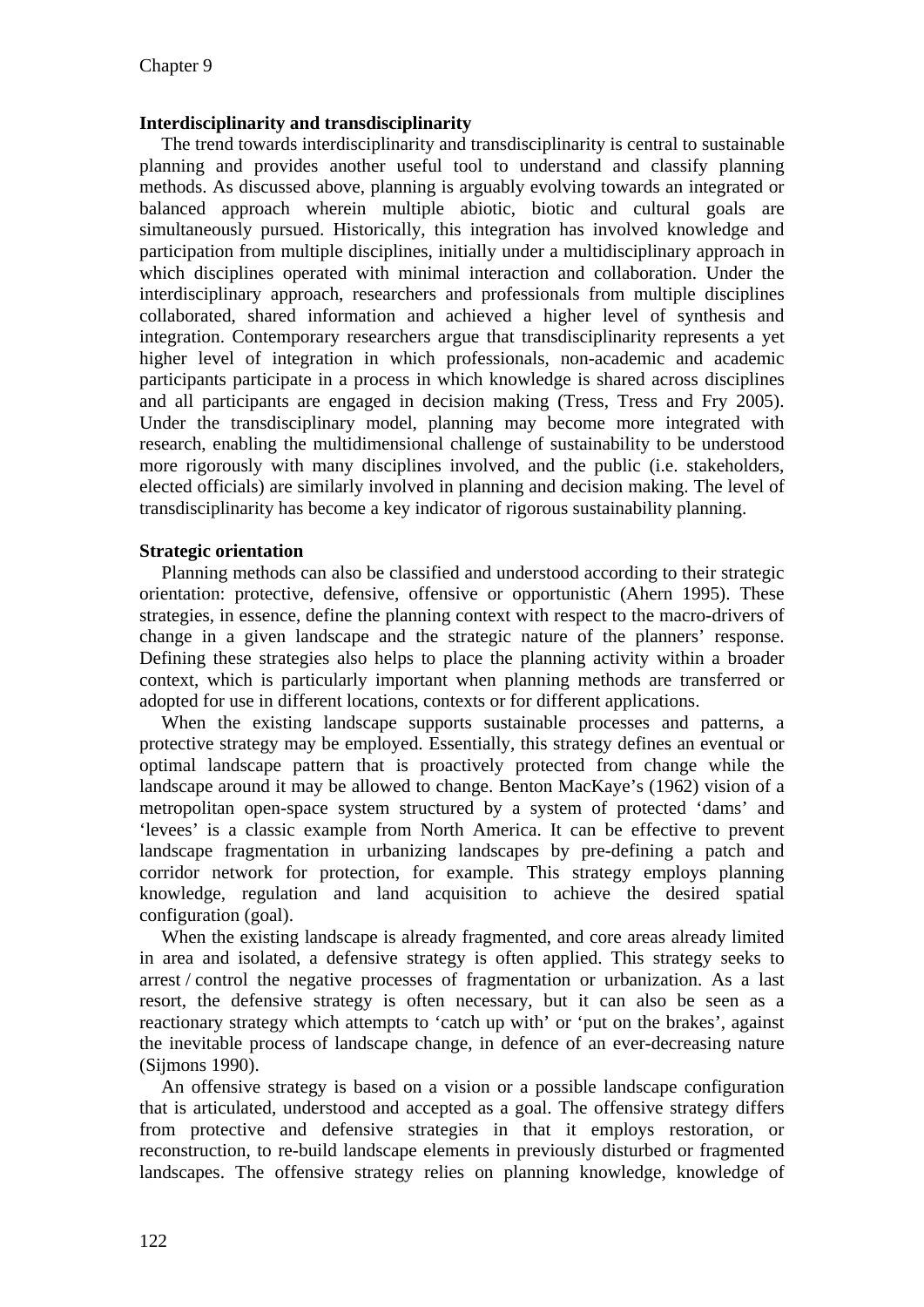ecological restoration, and significant public support / funding. It requires, by definition, the displacement or replacement of intensive land uses (e.g. urbanization, agriculture) with extensive land uses. This strategy is often practiced in locations where intensive land use has produced a cultural landscape with limited opportunities for nature protection or defence. The offensive strategy essentially involves 'putting nature back' into the landscape, according to an accepted vision or plan. It is rarely practiced because it is expensive and often politically sensitive.

A landscape often contains unique elements or configurations that represent special opportunities for sustainable landscape planning. These unique elements may or may not be optimally located, but represent the potential to provide particular desired functions. The rails-to-trails movement in the USA is a good example of opportunistic greenway planning (Little 1990; Flink and Searns 1993). This strategy is dependent on the presence of certain unique landscape elements, such as abandoned rail corridors. The opportunistic strategy involves recognition of special opportunities to add other functions to these corridors and to effect future landscape configuration to support ecological or cultural processes.

A planner should be aware of the drivers of change in a given landscape with respect to the goals of a particular plan. This awareness is the basis for informing a planner's choice of methods and of engaging the appropriate participants in the planning process.

|                                          | Spatial Concept Examples & References Metaphors &                                                                             | Synonyms                                                                     | Diagram |
|------------------------------------------|-------------------------------------------------------------------------------------------------------------------------------|------------------------------------------------------------------------------|---------|
| Containment                              | · Cloister<br>· Fortification<br>- Greenbelt<br>· Refuge                                                                      | · Border<br>+ Barrier<br>Wall<br>Hamess.<br>Levee                            |         |
| Grid                                     | + U.S. 1785 Land<br>Ordinance Survey<br>· International<br>School                                                             | Network.<br>۰<br>Rational<br>Authority<br>Eglatarian<br>Anthropocentric      |         |
| Interdigitation                          | - The New Exploration<br>(MacKaye, 1962)<br>. Pattern Language<br>(Alexander et al 1977)<br>· Forman 1990a                    | Harmony<br>· Biocentric<br>Interdependent<br>٠<br>· Complementary            |         |
| Segregation                              | · Compartment Model<br>(Odum, 1969)<br>· Euclidian Zoning (USA)* Compromise<br>· MAB Biosphere Reserves quid pro quo          | * Controlled<br>· Strategic                                                  |         |
| Network                                  | • National Ecological<br>Network (Netherlands)<br>· U.S. Interstate<br>Highway System                                         | · Integrated<br>Linked<br>· Nodes &<br>Corridors<br>* Stepping Stones        |         |
| Framework                                | + CASCO, Plan Stork<br>(de Bruin et al. 1987)<br>• Hydrological Framework • Topological &<br>(van Buuren &<br>Kerkstra, 1993) | · Integrated<br>Network<br>Chorological<br>* Low Dynamic                     |         |
| Laissez faire<br>(defecto<br>hgehavta on | · Suburban sprawl<br>· Megalopolis<br>(Gottman, 1961)<br>· Edge City<br>(Garreau, 1991)                                       | · Mosaic<br>· Individualistic<br>· Dynamic<br>· Free-Market<br>· Competitive |         |

Figure 2. Basic spatial concepts for landscape planning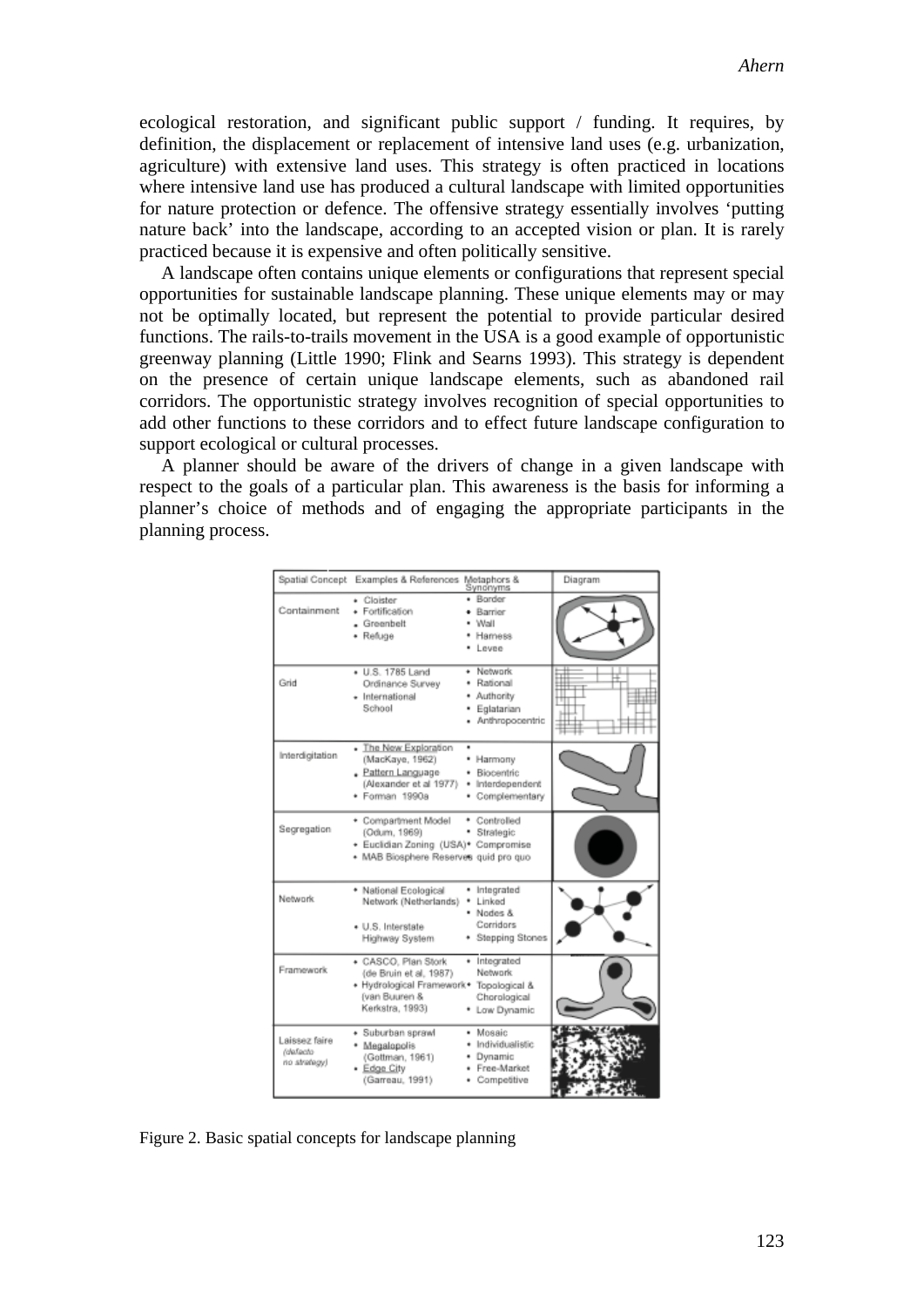## **Spatial concepts**

Spatial concepts guide, inspire and communicate the essence of a plan or planning strategy. Spatial concepts are often articulated as metaphors, which are highly imageable and understandable by the public, but which also can support and inspire the planning process (Zonneveld 1991). Examples include: 'green heart', 'ring city' and 'edge city'. Spatial concepts are well accepted in planning, but less so in science since they are by definition subjective and derived from intuitive thinking. They represent an important interface of empirical and intuitive knowledge through which rational knowledge is complemented with creative insights. Spatial concepts are essential tools for proactive or innovative planning, and can structure and inspire the planning process, particularly with respect to public participation – a key factor in transdisciplinary planning.

Figure 2 presents a series of basic spatial concepts for planning. These can be understood as a kind of 'strategic tool box' with which planners can articulate strategies that respond to the given landscape context and configuration and the forces and dynamics of landscape change with the intention of planning a more sustainable spatial pattern.

An example of a more comprehensive spatial concept is Forman's 'Aggregatewith-Outliers Principle", which addresses the provocative question "What is the optimum arrangement of land uses in a landscape?" (Forman 1995, p. 437). Forman's concept states that land uses should be aggregated, yet maintain small corridors and small patches of nature throughout developed areas, as well as outliers of human activity spatially arranged along major boundaries. This strategic model for spatial planning, which addresses multiple landscape-ecological goals: maintains large patches of native vegetation; accommodates human needs / preferences; contains a variance of grain size; supports generalist and specialist species, spreads risks; supports genetic variation; and accommodates outliers located along a boundary zone.

Another important spatial concept in sustainable planning is the 'Framework Concept', which is based principally on abiotic geo-hydrological landscape patterns



Figure 3. The Framework Concept (Van Buuren and Kerkstra 1993). 3A illustrates the concept of a hydrological unit defined by surficial topography and subsurface hydrology; 3B shows how the hydrological unit defined in 3A can be managed to support 'low-dynamic' nature / habitat redevelopment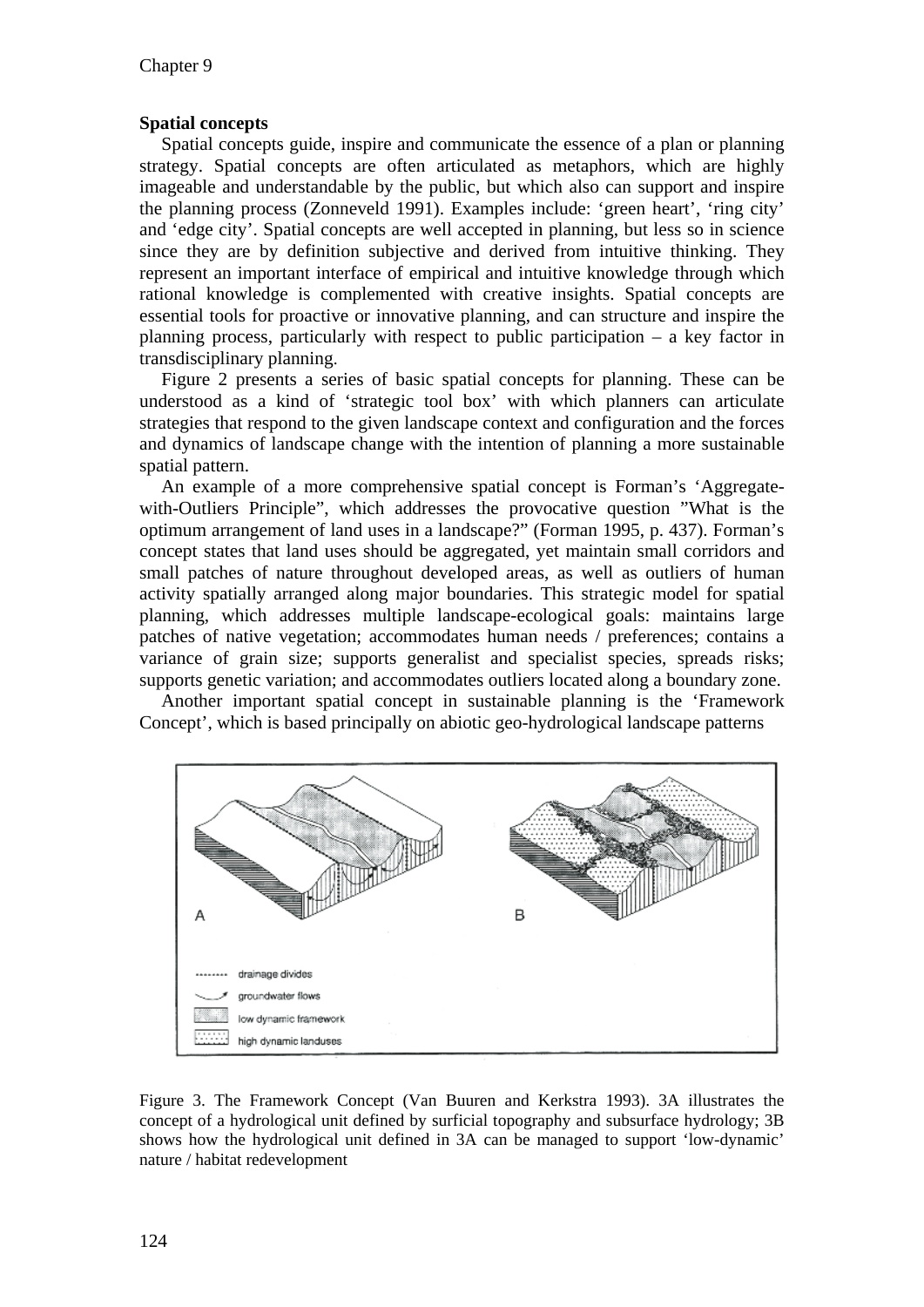that can be isolated and managed to provide for a linked network or framework of 'low-dynamic' functions (i.e. nature development; see Figure 3). Within the 'gaps' of the framework are complementary opportunities for 'high-dynamic' land uses (e.g. 'intensive agriculture' or 'urbanization' (Van Buuren and Kerkstra 1993). A version of the framework concept is represented in the Plan Stork for restoration of floodplain forests in The Netherlands (De Bruin, Hamhuis and Van Nieuwenhuijze 1987).

The typology presented above is intended to frame a more informed and transparent discussion and distinction among the many approaches and methods available for planning. As planning methods embrace the challenge of sustainability, integration and adaptation of existing methods will become necessary to address varying needs and goals. When a planner understands more explicitly how the methods can be distinguished, as by applying this typology, a more informed choice of method(s) may be made. Following are three procedural planning methods that may be relevant, or adaptable, to implement sustainable landscape planning across a range of contexts.

#### **Selected sustainable landscape-planning methods**

Three planning methods will be briefly presented and discussed in terms of the typology presented. All three are considered procedural methods, intended to operationalize the planning process.

#### **Ecological Planning Model**

Steiner's Ecological Planning Model (1991; 2000) addresses multiple abiotic, biotic and cultural goals, with a focus on land-use allocation. The model is an 11-step procedure for studying the biophysical and socio-cultural systems of a place/landscape to reveal where specific land uses may best be practiced. It is based on Ian McHarg's Ecological Planning Method. The Ecological Planning Model includes an emphasis on goal establishment, implementation, administration and public participation through systematic education and citizen involvement throughout the process (see Figure 4). It can be considered transdisciplinary as it involves professionals, experts and citizens in a highly interactive process. The framework is adaptable to multiple strategic contexts and it employs spatial concepts in the form of design explorations at a finer scale. The Ecological Planning Model has been applied effectively across a range of cultural and environmental contexts.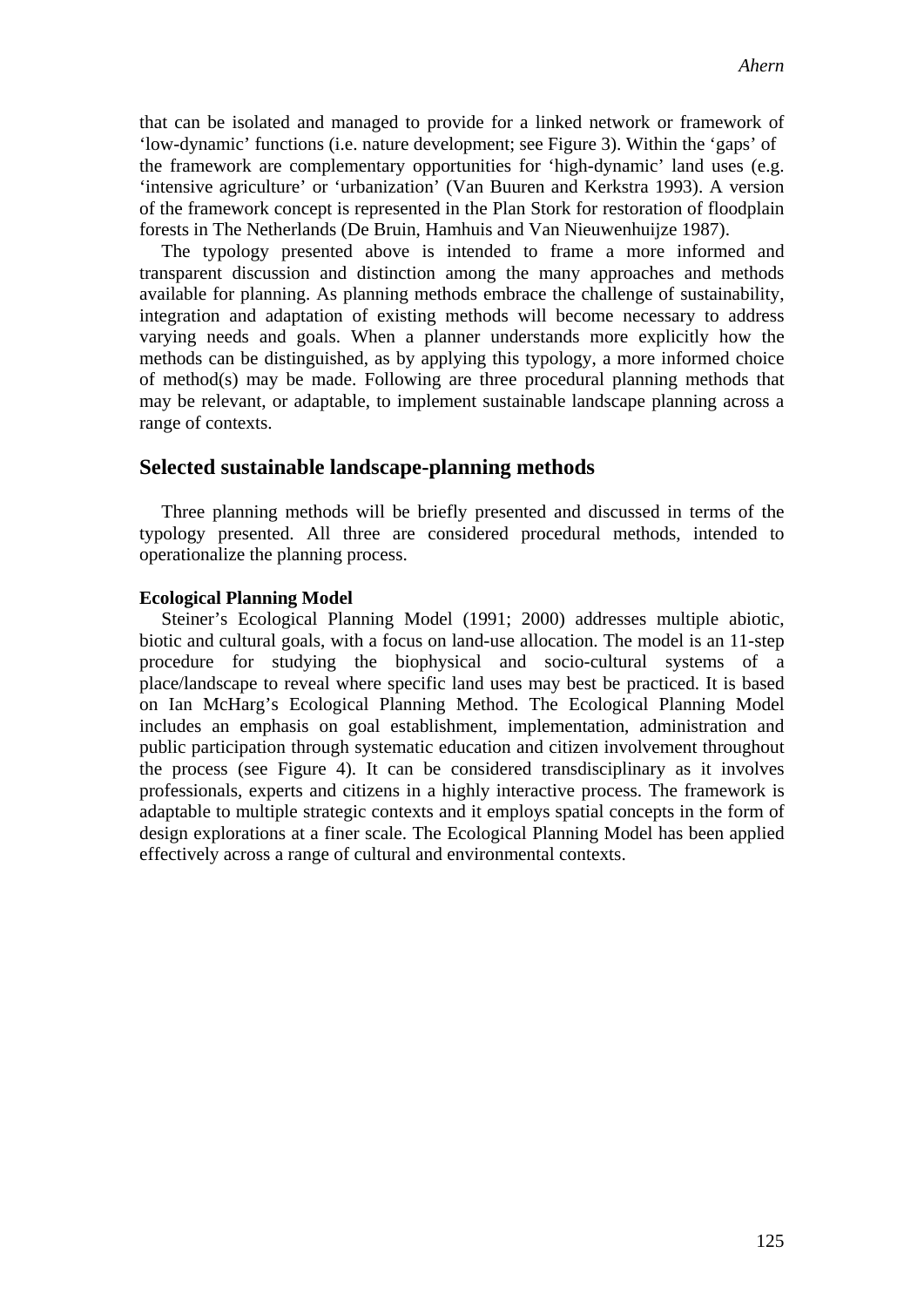

Figure 4. The Ecological Planning Model (Steiner 2000)

#### **Framework Method for Landscape Planning**

Steinitz' Framework Method for Landscape Planning (1990; 1995) is presented as a series of six questions that are fundamental to landscape planning:

- 1. Representation: How should the state of the landscape be described in terms of content, boundaries, space and time?
- 2. Process: How does the landscape work? What are the functional and structural relationships among its elements?
- 3. Evaluation: How does one judge whether the current state of the landscape is working well? The metrics of judgment include: beauty, habitat diversity, cost, nutrient flow, public health or user satisfaction.
- 4. Change/Intervention: By what actions might the current representation of the landscape be altered (whether conserving or changing the landscape)?
- 5. Impact: What predictable differences might the changes cause (i.e., using process models to simulate change)?
- 6. Decision: How is the decision to change (or conserve) the landscape to be made? How is a comparative evaluation to be made among the alternative courses of action?

Steinitz' framework provides a robust and flexible process for assessing a landscape and for engaging scientific experts, professionals and stakeholders in an informed, iterative and participatory planning process. The framework is suited to address multiple ABC goals, and is adaptable to any strategic planning context. It can be considered transdisciplinary as it integrates public and expert participation. The framework does not include spatial concepts per se, however in practice it develops alternative future scenarios that represent a form of spatial concept.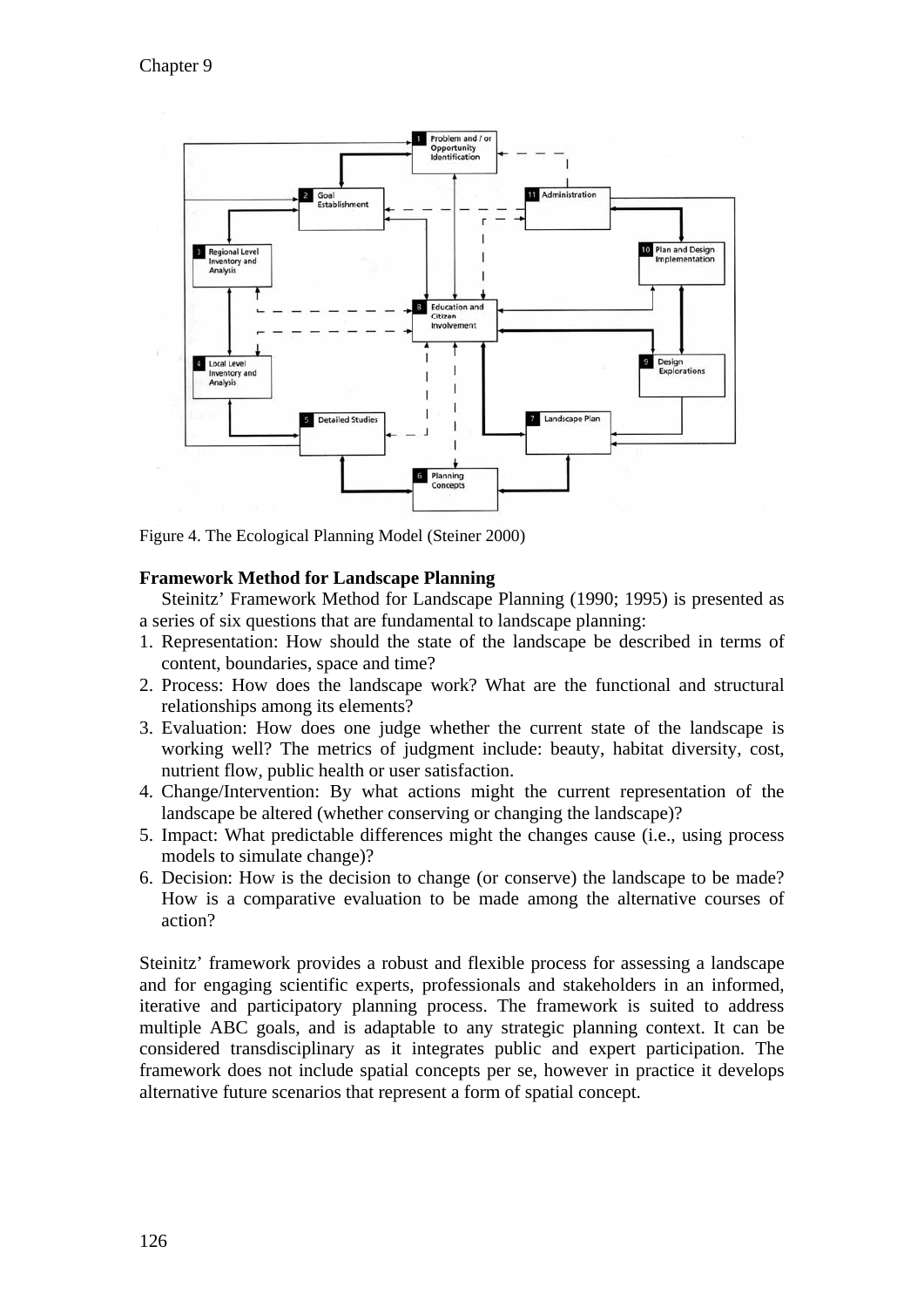

Figure 5. Framework Method for Landscape Planning (Steinitz 1995)

#### **Framework Method for Sustainable Landscape Ecological Planning**

The Framework Method for Sustainable Landscape Ecological Planning explicitly addresses multiple abiotic–biotic–cultural goals and resources (Ahern 1995; 1999). The Framework is presented as a linear process, but actually is nonlinear, cyclical and iterative and may be entered at any point in the process (e.g. planning could start with a reevaluation of an existing plan). It was conceived to be transdisciplinary, as it includes knowledge from science, planning and stakeholders and citizens. The method explicitly acknowledges the strategic context, and relies on spatial concepts to resolve patterns of spatial compatibility and conflict. This method is based largely on landscape-ecological theory and concepts, as understood and applied through spatial assessments and spatial concepts. As with Steinitz' method, this framework guides the planning process through a series of alternative future scenarios, to inform, inspire and challenge the decision-making process to link planning actions with potential outcomes. The scenarios describe a current situation, some alternative future(s) and the necessary steps or actions needed to link the present with the future. These scenarios are not intended to be complete plans, but are appropriate for encouraging informed discussion of alternatives. The scenarios are evaluated, with public, expert and stakeholder input. The discussion leads to a landscape plan that is adaptive in terms of implementation, monitoring and education.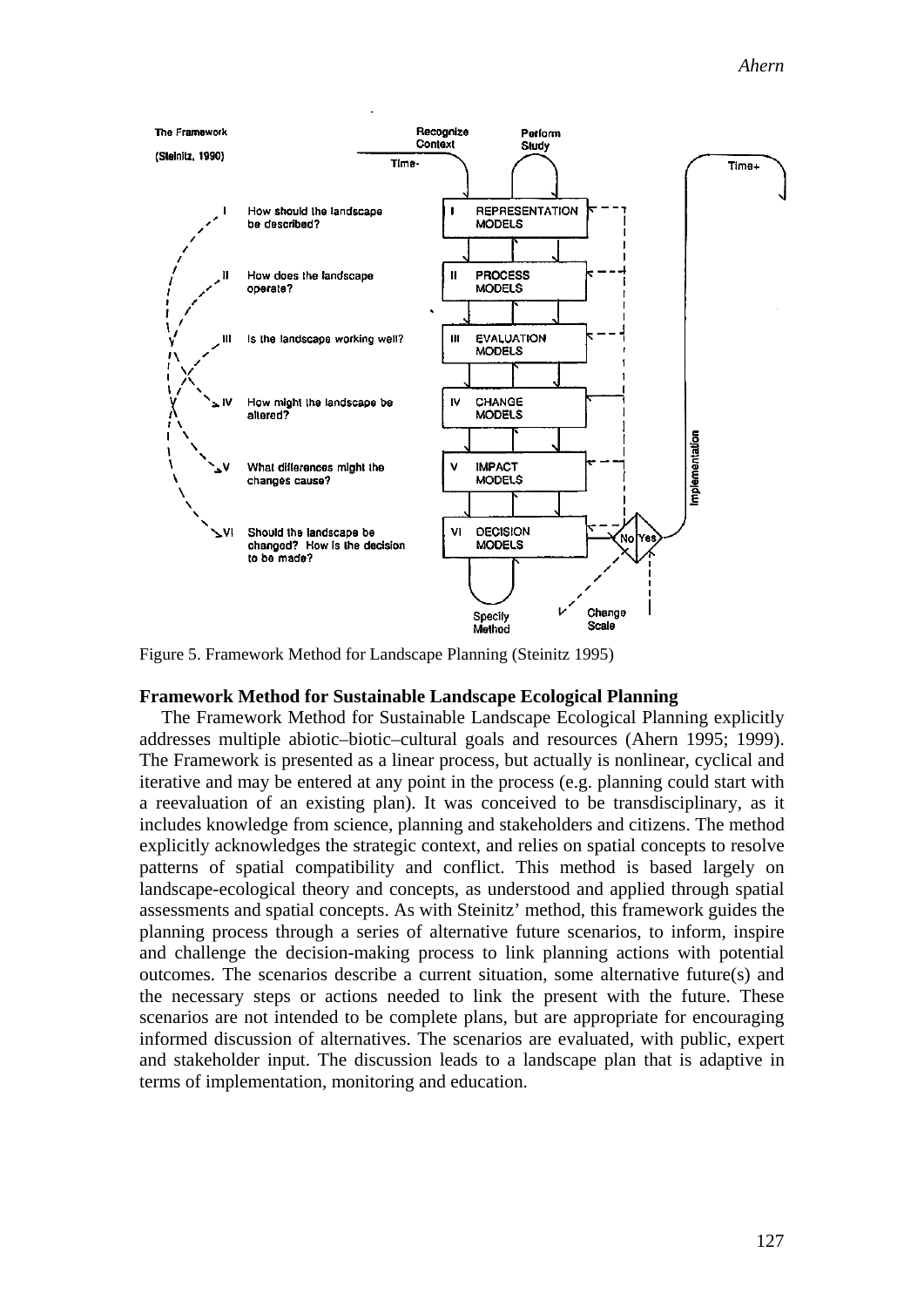

Figure 6. Framework Method for Sustainable Landscape Ecological Planning (Ahern 1999)

# **Barriers, challenges and strategies to implement sustainable landscape planning**

The preceding typology and discussion of selected methods was presented to frame the subject of sustainable landscape planning. Regardless of the method selected or adapted, significant barriers and challenges exist to the implementation of sustainable landscape plans. Chief among these are: uncertainty and adaptability.

Uncertainty is inherent in multipurpose planning. Uncertainty exists in several principal forms relative to planning: geographical/spatial, temporal, process, transferability, and human input unpredictability. Strategies from science are helpful to aid planners in reducing uncertainty, including: replication and pseudoreplication of data, the use of data analogues, developing multiple hypotheses, and monitoring.

Planners operate in the 'real world' where there is an imperative to act. The world doesn't stop or wait while planners work to collect data to reduce uncertainty. Planning operates on a target that is, by definition, moving. The adaptive approach re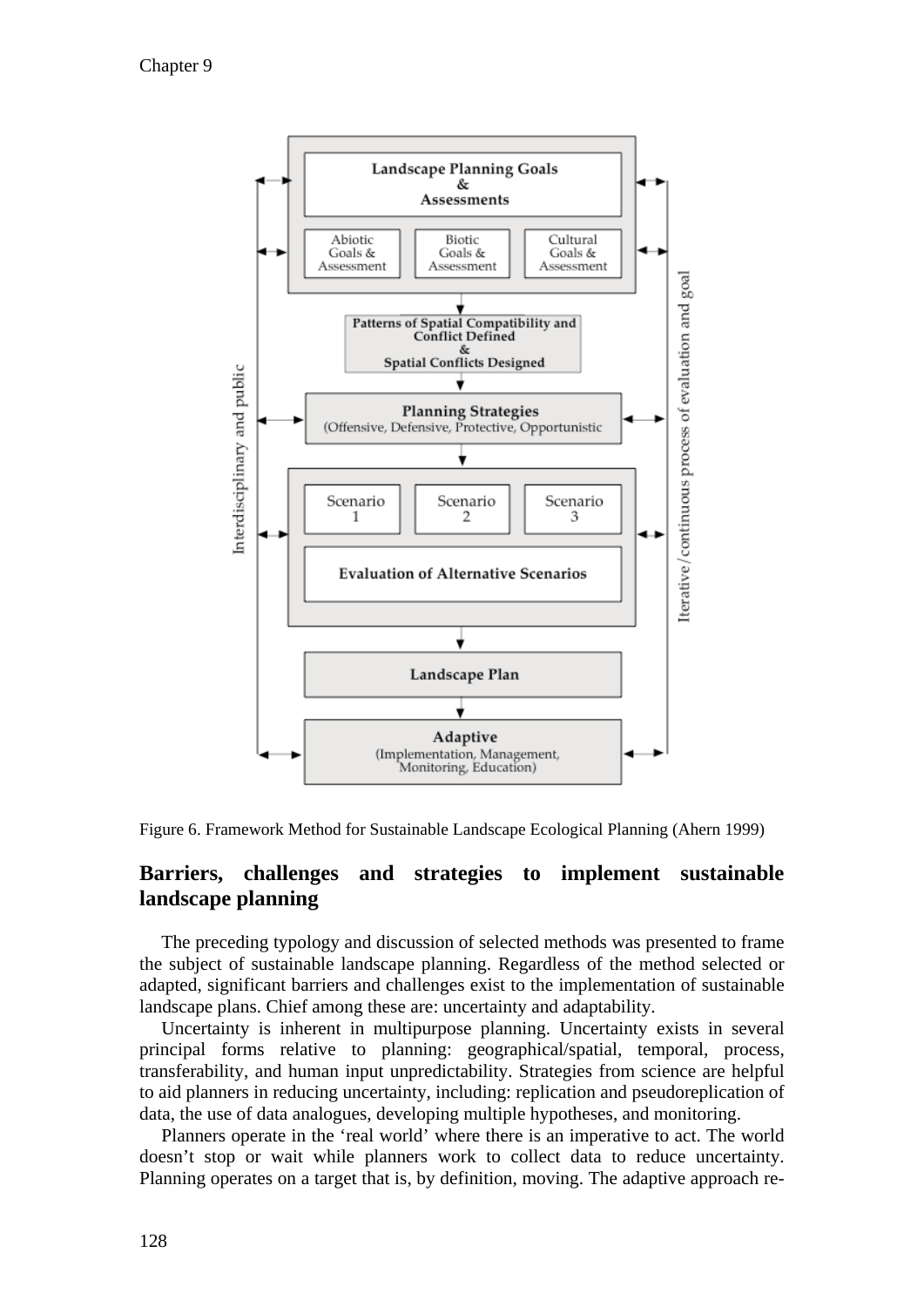conceives uncertainty as an opportunity to 'learn by doing'. Adaptive management has been practiced in resource management for at least two decades, but has not yet been widely integrated into planning. Adaptive management re-conceives management actions as experiments that have testable hypotheses (Rutledge and Lepczyk 2002). Whereas traditional management hesitated to apply new policy decisions until proof of efficacy was obtained through long- and short-term empirical studies, adaptive management is a proactive method under which projects and policy decisions are used as 'experimental probes', to learn by doing (Holling 1978; Walters 1986). Data made available upon the outcome of each policy decision or model implemented are used to structure alternative and future choices (Walters and Holling 1990), attempting to reduce the amount of uncertainty and improving ecological knowledge and understanding over time. Monitoring is the primary tool used to gauge the efficacy of decisions made, and is itself the subject to a wide range of uncertainty. In the adaptive approach, uncertainty lies in determining appropriate systems or populations of study, spatial-temporal scales and geographic extent. Under a traditional planning/decision-making approach, decisions on each of these areas of uncertainty would be made before a plan was implemented and before a monitoring programme could be designed. Under an adaptive approach, these principle areas of uncertainty (determining appropriate systems or populations of study, spatial-temporal scales and geographic extent) can become part of adaptive hypotheses, which can then inform both planning and monitoring actions and interpretations.

To achieve a true adaptive planning method will require a process that is genuinely transdisciplinary. Adaptive planning requires that the planner accept a certain level of uncertainty and risk, maintain a commitment to monitoring, and perhaps most importantly, be willing to fail.

Thresholds and guidelines represent important alternatives to adaptive planning and can aid sustainable planning. Dale et al. (2000) developed the following generic guidelines for land-use planning and management that serve an important function in framing the key issues and questions, and to inform sustainable planning decisions:

- 1. Examine the impacts of local decisions in a regional context.
- 2. Plan for long-term change and unexpected events.
- 3. Preserve rare landscape elements and associated species.
- 4. Avoid land uses that deplete natural resources over a broad area.
- 5. Retain large contiguous or connected areas that contain critical habitats.
- 6. Minimize the introduction and spread of non-native species.
- 7. Avoid or compensate for effects of development on ecological processes.
- 8. Implement land-use and land-management practices that are compatible with the natural potential of the area.

The Environmental Law Institute developed a series of conservation thresholds intended to inform biodiversity planning (2003). The thresholds are based on a systematic literature review to synthesize quantitative scientific findings and to present specific recommendations regarding key conservation-planning parameters including: minimum patch area by species type, proportions of suitable habitat, size of edge effects and riparian buffer width. While this level of generalization may be unacceptable to scientists, under an adaptive planning model, they could be applied and tested, thus potentially yielding new knowledge.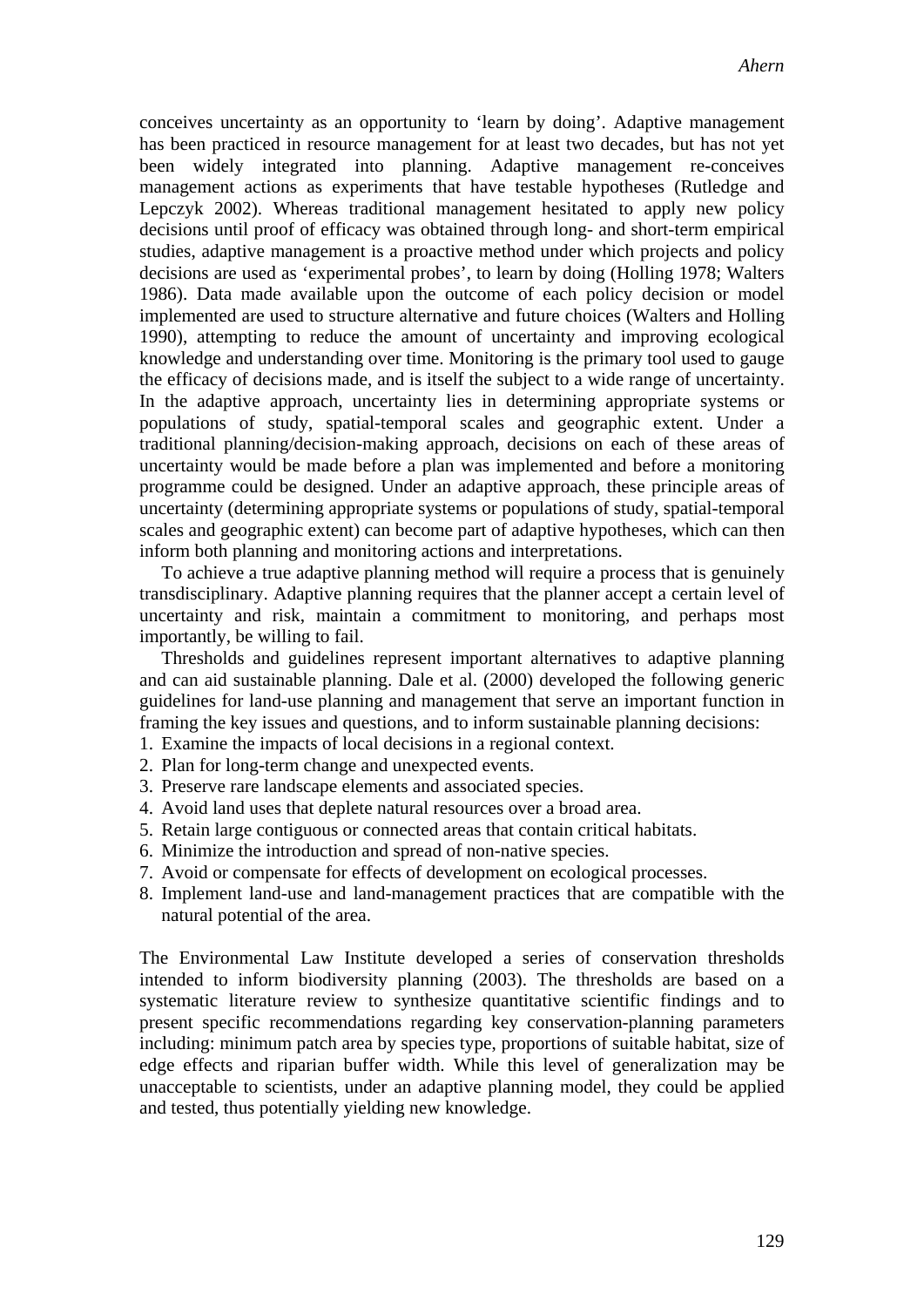# **Conclusions**

The global focus on sustainability is influencing planning theory to converge in several respects. There is a distinct focus on spatial planning at a broad/landscape scale in recognition of the widespread acceptance of substantive theories from landscape ecology. Under the sustainability paradigm, single purpose, sectoral planning is being replaced with multipurpose planning that explicitly acknowledges the integrated continuum of abiotic, biotic and cultural resources goals. The complexity and scale of broad-scale, multipurpose planning necessitates a transdisciplinary approach to address the complexity of the challenge, while engaging citizens affected by the plan in meaningful ways. If there is a frontier in sustainable planning, I believe it lies in the development of an adaptive approach to planning in which plans are made with the best knowledge available, but with explicit acknowledgment of uncertainty, followed by monitoring and re-evaluation of plans in order to close the loop, and to 'learn by doing'.

# **References**

- Ahern, J., 1995. Greenways as a planning strategy. *In:* Fabos, J. and Ahern, J. eds. *Greenways: the beginning of an international movement*. Elsevier, Amsterdam, 131-155.
- Ahern, J., 1999. Spatial concepts, planning strategies and future scenarios: a framework method for integrating landscape ecology and landscape planning. *In:* Klopatek, J.M. and Gardner, R.H. eds. *Landscape ecological analysis: issues and applications*. Springer, New York, 175-201.
- Appleton, J., 1975. *The experience of landscape*. Wiley, Chichester.
- Botequilha Leitão, A., 2001. *Sustainable land planning: towards a planning framework method: exploring the role of landscape statistics as an operational planning tool*. Universidade Tecnica de Lisboa, Lisbon. Ph.D. Dissertation
- Burchell, R.W. and Sternlieb, G., 1978. *Planning theory in the 1980's: a search for future directions*. Center for Urban Policy Research, Rutgers University, New Brunswick.
- Dale, V.H., Brown, S., Haeuber, R.A., et al., 2000. Ecological principles and guidelines for managing the use of land. *Ecological Applications,* 10 (3), 639- 670.
- De Bruin, D., Hamhuis, D. and Van Nieuwenhuijze, L., 1987. *Ooievaar: de toekomst van het rivierengebied*. Stichting Gelderse Milieufederatie, Arnhem.
- Environmental Law Institute, 2003. *Conservation thresholds for land use planners*. Environmental Law Institute, Washington.
- Fabos, J.G., 1985. *Land-use planning: from global to local challenge*. Chapman and Hall, New York.
- Flink, C.A. and Searns, R.M., 1993. *Greenways: a guide to planning, design and development*. Island Press, Washington.
- Forman, R.T.T., 1995. *Land mosaics: the ecology of landscapes and regions*. Cambridge University Press, Cambridge.
- Friedmann, J., 1973. *Retracking America: a theory of transactive planning*. Anchor, New York.
- Hersperger, A.M., 1994. Landscape ecology and its potential application to planning. *Journal of Planning Literature,* 9 (1), 14-29.